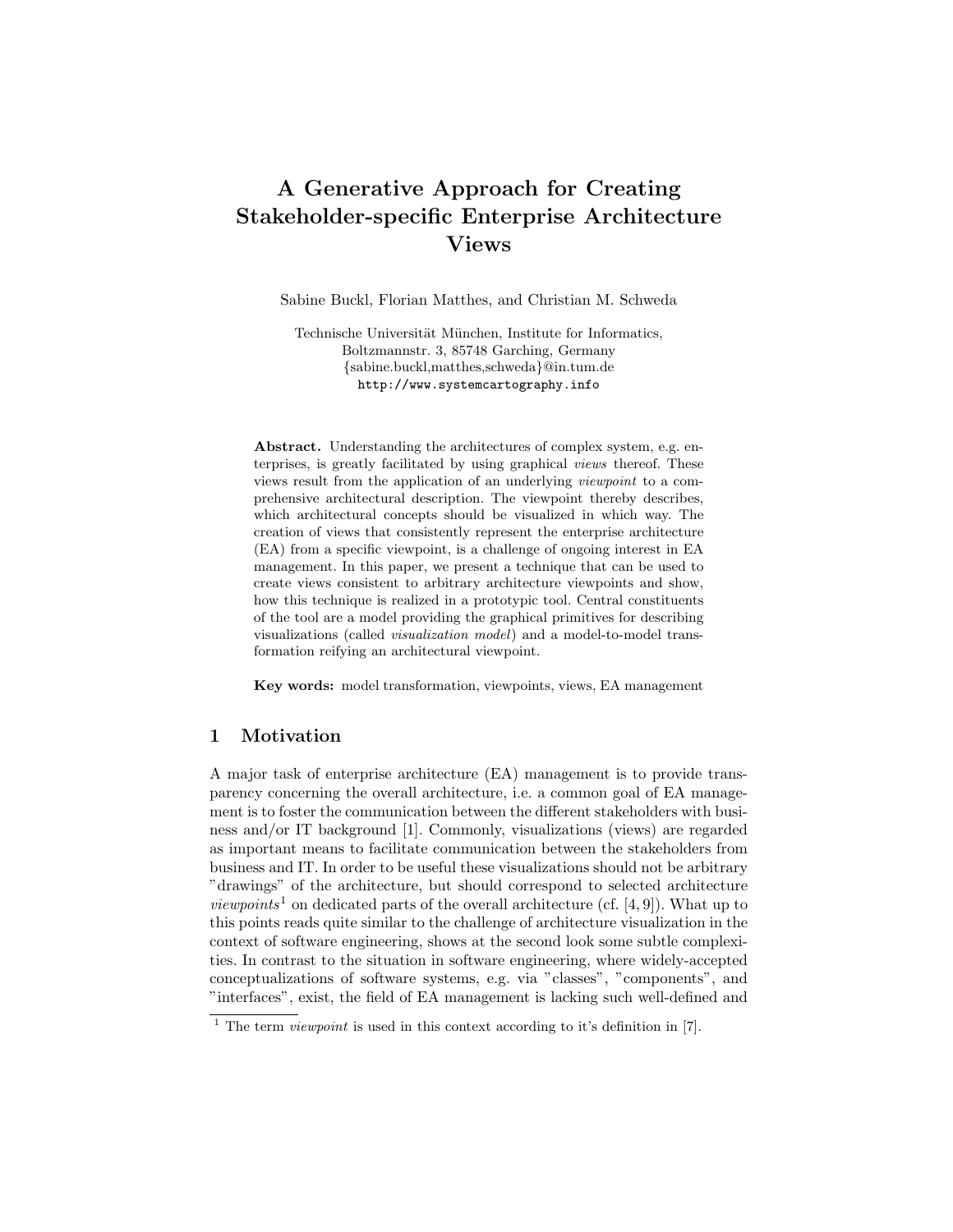grounded terminology. This might be ascribed to the novelty of the field, but quite a few researchers [1, 4] give a different explanation and challenge the idea that a "one-size-fits-it-all" conceptualization of EAs exists. These researchers in contrast expect the EA conceptualization to be organization-specific, such that every enterprise has its specific EA information model that incorporates only the information necessary for the dedicated EA management approach. Complementing the variety of information models, different organizations also employ different visualization standards, i.e. use viewpoints differing in respect to the used symbols as well as to the employed rules underlying the layout. Against the aforementioned background of largely differing information models and visualization principles, it becomes clear that the creation of a consistent EA view (for an example see Figure 1) is no simple task.



Fig. 1. Exemplary architectural view

A technique suitable for generating views consistent with underlying viewpoints based on arbitrary EA information models has to address different challenges. Matthes et al. give in [10] a detailed list of these challenges, of which we – due to reasons of brevity – only provide a summary:

- Coupling of information and visualization meaning that a link should be maintained relating graphical elements in the visualization with the underlying architectural elements. The tool's mechanisms, thereby account for visualization correctness. If the graphical elements were in contrast decoupled from the underlying data, the views would degenerate to mere drawings, which need to be manually maintained if the underlying information changes.
- Flexibility of information schema meaning that architectural models conforming to an arbitrary schema should be accessible to the tool. This reflects the fact that the information on the EA is gathered according to the specific demands of an organization.
- Adaptability of viewpoint meaning that an enterprise architect should be able to adapt the viewpoint to its specific needs. For example, the architect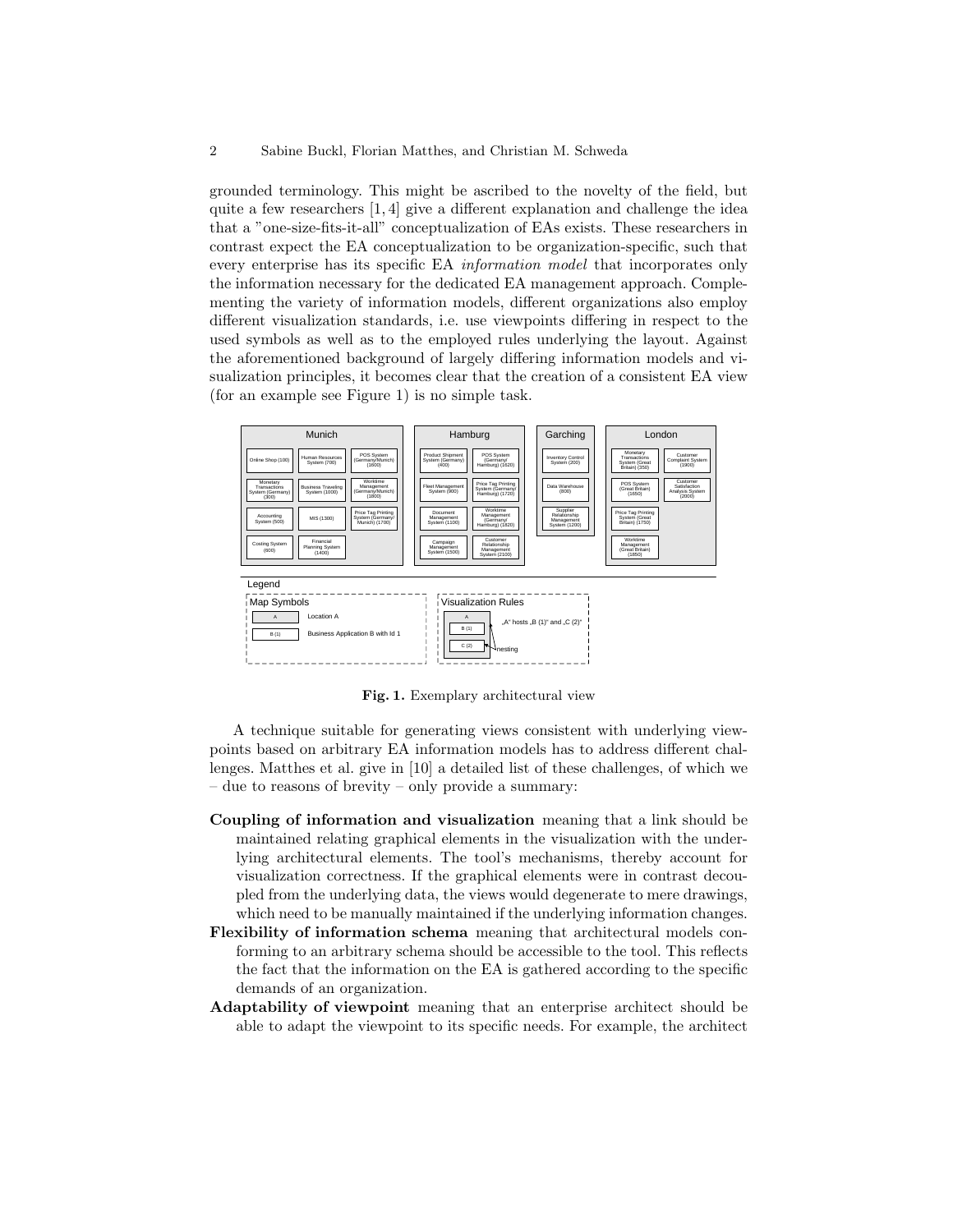should be able to adapt the colors according to the corporate identity of the enterprise. Adaptability thereby reflects the fact that visualizations, as mean of communication, heavily rely on stakeholder acceptance.

Composition and modularization of viewpoints meaning that an enterprise architect should be able to define viewpoint modules, i.e. reusable parts for creating visualizations. Thereby, especially the widely-used mechanism of layering visualizations is accounted for.

In Section 2 we outline a technique suitable for addressing the aforementioned requirements. The technique is based on the technology of model-to-model transformations, which is applied to connect information models on the one hand with a model of visual concepts, namely the visualization model, on the other hand. Complementing the description of the technique, we describe the prototypical realization thereof in a tool. Related tools as well as related techniques from nearby fields are presented in Section 3. Section 4 concludes the article with a critical reflection of the presented approach and an outlook on future work.

## 2 Generating visualizations via model transformation

Model transformation approaches in the context of generating visualizations can be used to maintain the strict separation between information and visualization, while also ensuring consistency between both concepts. The model transformation, called *syca transformation* in our approach, links different types of models, namely the model of the information to be visualized – the semantic model – and the model describing the visualization – the *symbolic model*. The transformation is thereby described relying on concepts of the models' respective meta models. These are the information model describing the concepts used for modeling information and the visualization model defining the graphical concepts for describing visualizations. Figure 2 illustrates the basic constituents of the approach and further introduces the concept of the transformation meta model, which provides the basis for specifying syca transformations, as well as the concept of a common meta model for both information and visualization model.

Different analyses of the information models used in EA management have been undertaken, e.g. by Buckl in [3], leading to the finding that the majority of currently used models follows the paradigm of object orientation. While the information models of many approaches do not explicitly account for the underlying meta-model, the analysis of Buckl further showed that mostly only core concepts of object-oriented modeling, e.g. classes, properties, and associations are used. This advocates for the utilization of a simplistic common meta-model with the OMG's Meta Object Facility (MOF) [11], more precisely the essential part thereof (EMOF) being a prominent candidate. The EMOF provides the meta-model of choice for the technique presented in this paper, especially as an implementation of the modeling facility is ready at hand as part of the Eclipse Modeling Framework (EMF). This framework was chosen, as its metamodel, the ECore-metamodel, can be considered to be very similar to the EMOF-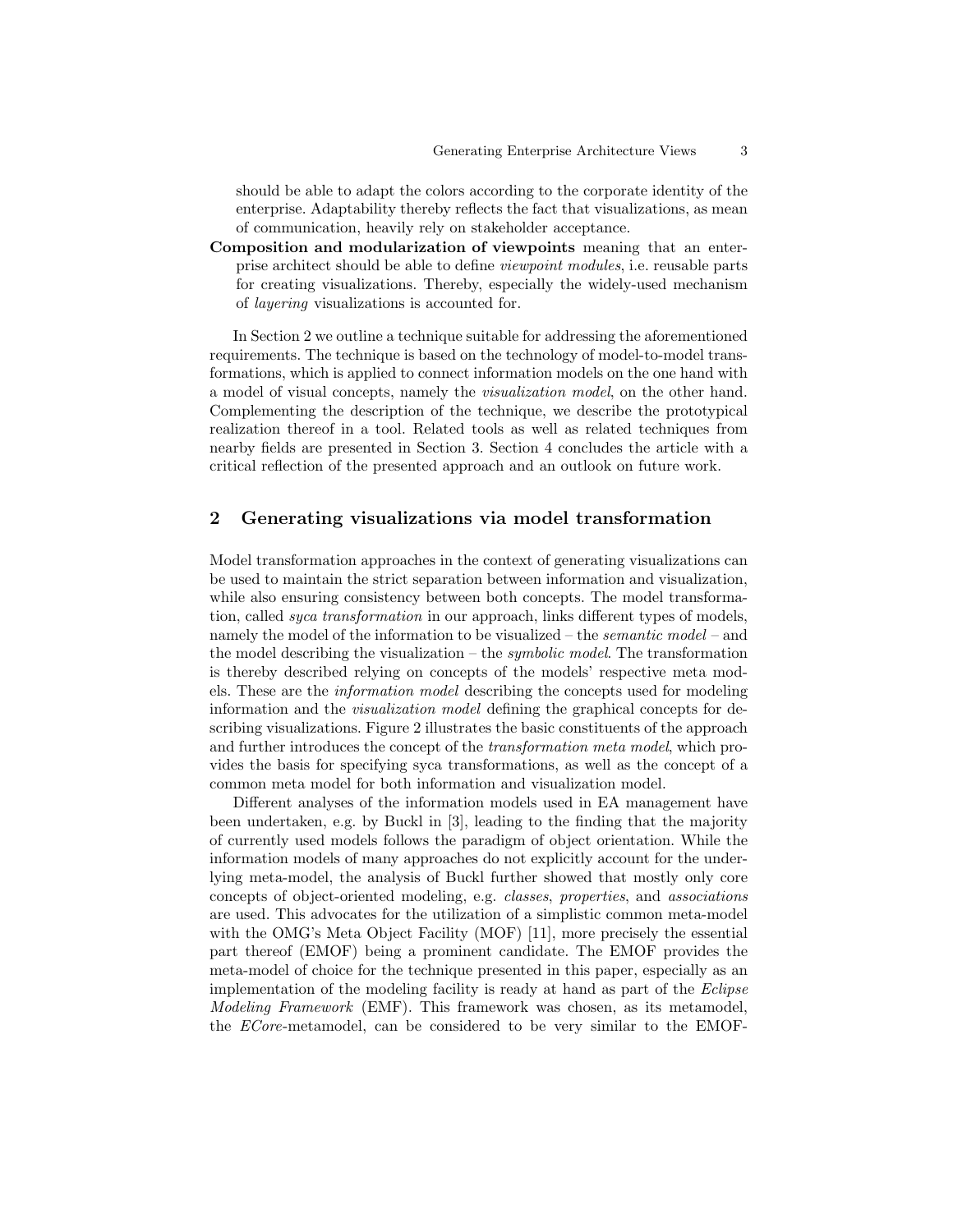metamodel<sup>2</sup> . Additionally, the EMF provides serialization and editing related functionalities, as well as an active user and developer community.



Fig. 2. Basic idea of the model transformation approach

## 2.1 Semantic model and information model – the *left* side

The information model sets up the language for describing the modeling subject, i.e. it introduces the core concepts, which are used to create a model of the subject's reality. In the context of EA management, the information model contains concepts like business processes, locations, etc., which are represented irrespective a visualization. Instance data documented in accordance to the information model is part of the semantic model, which contains so called *information ob*jects. In this sense, the information model (for an example see Figure 3) acts a meta-model for the semantic model, cf. Figure 4.



Fig. 3. Information model Fig. 4. Cutout of the semantic model

#### 2.2 Symbolic model and visualization model – the right side

The visualization model contains elements, which represent graphical concepts, namely map symbols, e.g. "rectangle", or visualization rules, such as "nesting". These rules do not represent visible concepts, but they exert distinct demands on the positioning, size, or overall appearance of the symbol instances. For example, instances of the "nesting" rule demand that "inner" map symbol instances are grouped into the "outer" map symbol. Figure 5 introduces the map symbol

<sup>&</sup>lt;sup>2</sup> Only minor differences concerning naming and the usage of references exist.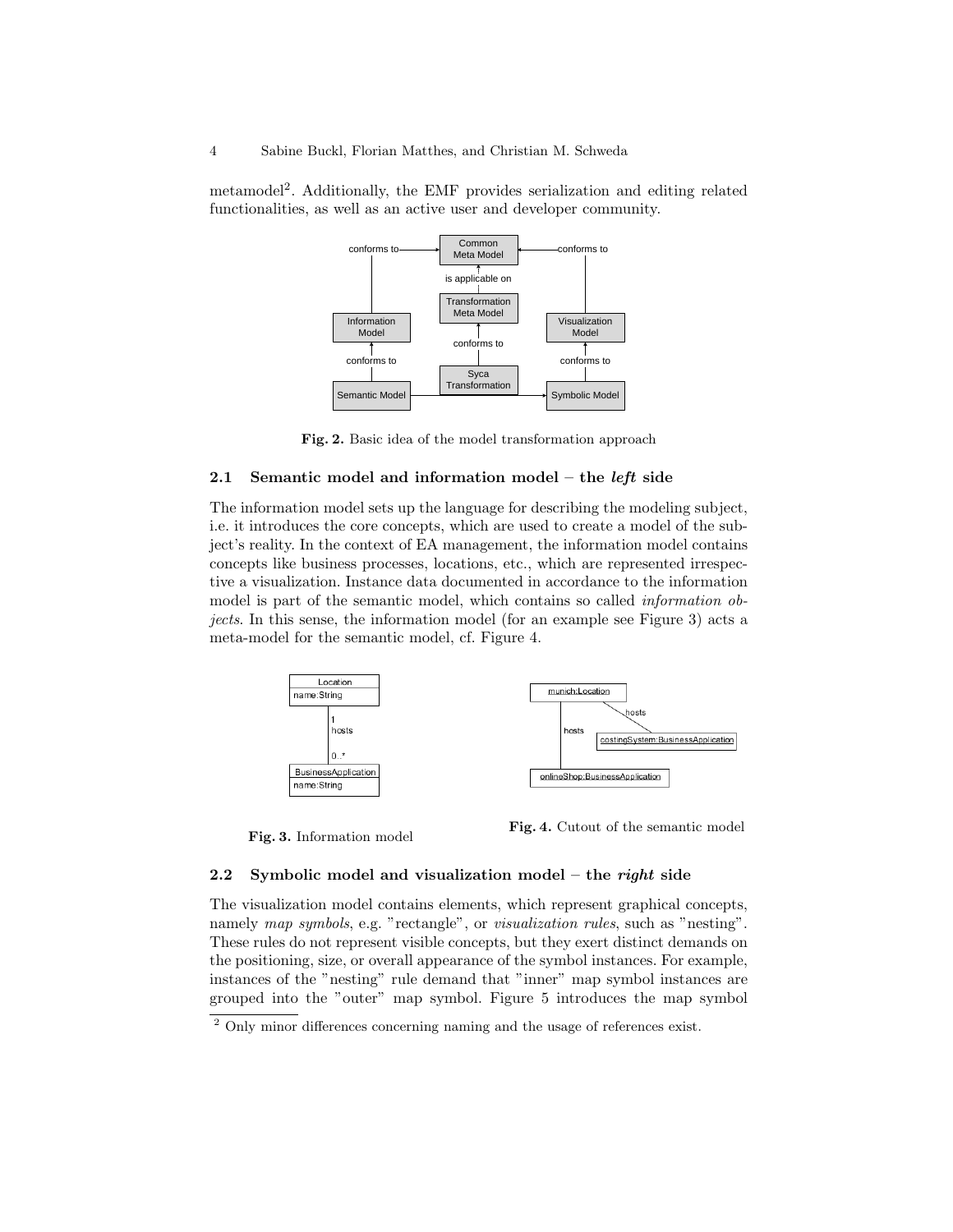and visualization rule that are needed for the exemplary visualization. Figure 6 displays the symbolic model describing that rectangles representing business applications are nested in the rectangle representing the hosting location.



Fig. 5. Visualization model<br>Fig. 6. Cutout of the symbolic model

The syca transformation creates a symbolic model based on the corresponding semantic model, while the map symbol instances in the symbolic model are not yet supplied with absolute positions. These positions are in a second step calculated by a layouter, which is capable to interpret the visualization rule instances and to compute appropriate positioning and sizing. Sketching the mathematical formalism incorporated in the layouter, we give examples of the layouting constraints that apply on the rectangle instance<sup>3</sup>:

```
munich.x - munich.width/2 < onlineShop.x - onlineShop.width/2
munich.x + munich.width/2 > onlineShop.x + onlineShop.width/2
munich.y - munich.height/2 < onlineShop.y - onlineShop.height/2
munich.y + munich.height/2 Y onlineShop.y + onlineShop.height/2
```
#### 2.3 The syca transformation and its meta model – the  $middle$

The syca transformation establishes the link between the data and its visualization and thereby enable the automatic generation of corresponding architectural views. Different types of model-to-model transformation languages may be used to implement the syca transformation.

The transformer component of the tool interprets the transformation rules and generates a symbolic model from the corresponding semantic model. Over the last years, we have successfully applied different model-to-model transformation languages for defining architectural viewpoints in an executable manner. Wiegelmann showed in [13] that the Atlas Transformation Language (ATL) [2] can be used to describe the necessary transformations. With ATL, architectural viewpoints can be defined in a highly declarative manner, although especially the appropriate instantiation of visualization rules becomes fairly complex, e.g. when matrix-like views should be created. Example ATL-like code generating the architectural visualization from Figure 1 is given below.

<sup>&</sup>lt;sup>3</sup> According to the visualization model of Ernst et al. [6], the symbols' x and ycoordinates are anchored at the symbols' centers.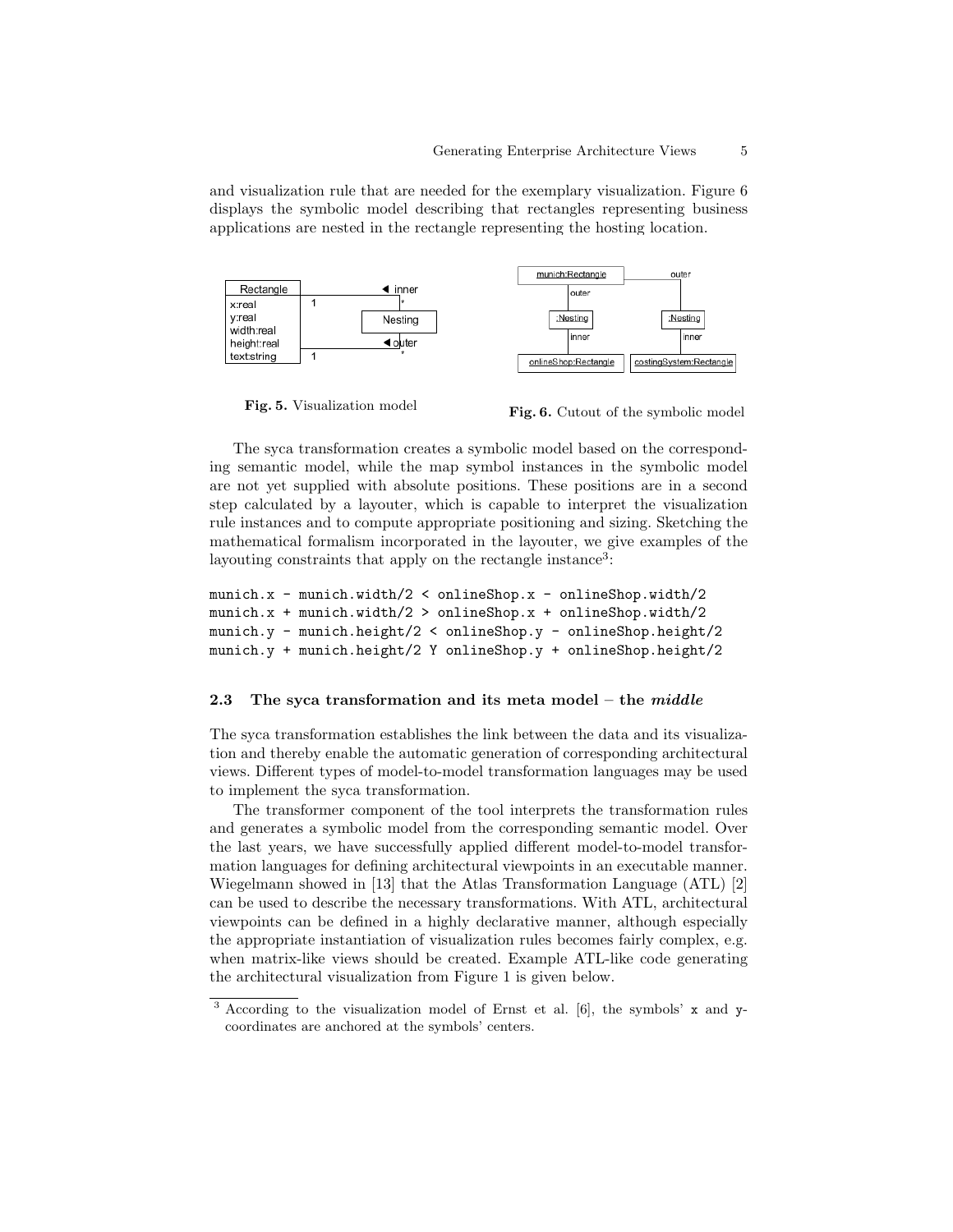```
6 Sabine Buckl, Florian Matthes, and Christian M. Schweda
rule OrgUnit2Rectangle {
 from infoObject : Semantic.OrganizationalUnit
  to symbol : Symbolic.Rectangle (text = infoObject.name)
)
rule BusinessApp2Rectangle {
  from infoObject : Semantic.BusinessApplication
  t<sub>0</sub>symbol : Symbolic.Rectangle (text = infoObject.name),
    rule : Symbolic.Nesting (
      inner = symbol,
      outer = transforming (infoObject.hostedAt)
    )
)
```
Complementing the model-to-model transformation languages, we further applied java to realize the syca transformations. Java-based transformations do – due to the maximum expressiveness – not run into the difficulties that the declarative model transformation languages have to deal with, but are even less intuitively to develop. Targeting an increased level of usability by rising the level of abstraction, Ramacher designed in [12] a java-based introspective framework consisting of highly-reusable transformation primitives that can be composed to syca transformations. First practical applications of this framework are still to be undertaken, but the first experiences are very promising.

# 3 Related approaches and tools

Domokos and Varro present in [5] an approach to ensure consistency between data and the corresponding visualization. The approach provides "open visualization framework applicable to metamodel based modeling languages", which is further developed towards executability. With no dedicated visualization model, the approach aims at transforming arbitrary information models to arbitrary visual languages, e.g. SVG, as far as both (information and visualization) can be described with XML. Consequently, the generation of a visualization in fact is an XSLT-based transformation between two XML-documents. In this respect, the approach does not reach a high level of abstraction, but calls for very basic transformation procedures. Further, the article does not encompass a visual language suitable for expressing the aspects of relative positioning, as the application concerns petri-nets and their representation as nodes-and-edges.

Kruse et al. present in [8] a component-oriented tool for supporting EA management. Central to their approach is a strong 'componentization' in the way, that different types of viewpoints are implemented as different components of the tool. Each viewpoint in this respect brings along a dedicated information model, that describes the information necessary for creating the corresponding visualization. A company willing to use the corresponding tool for visualizing their EA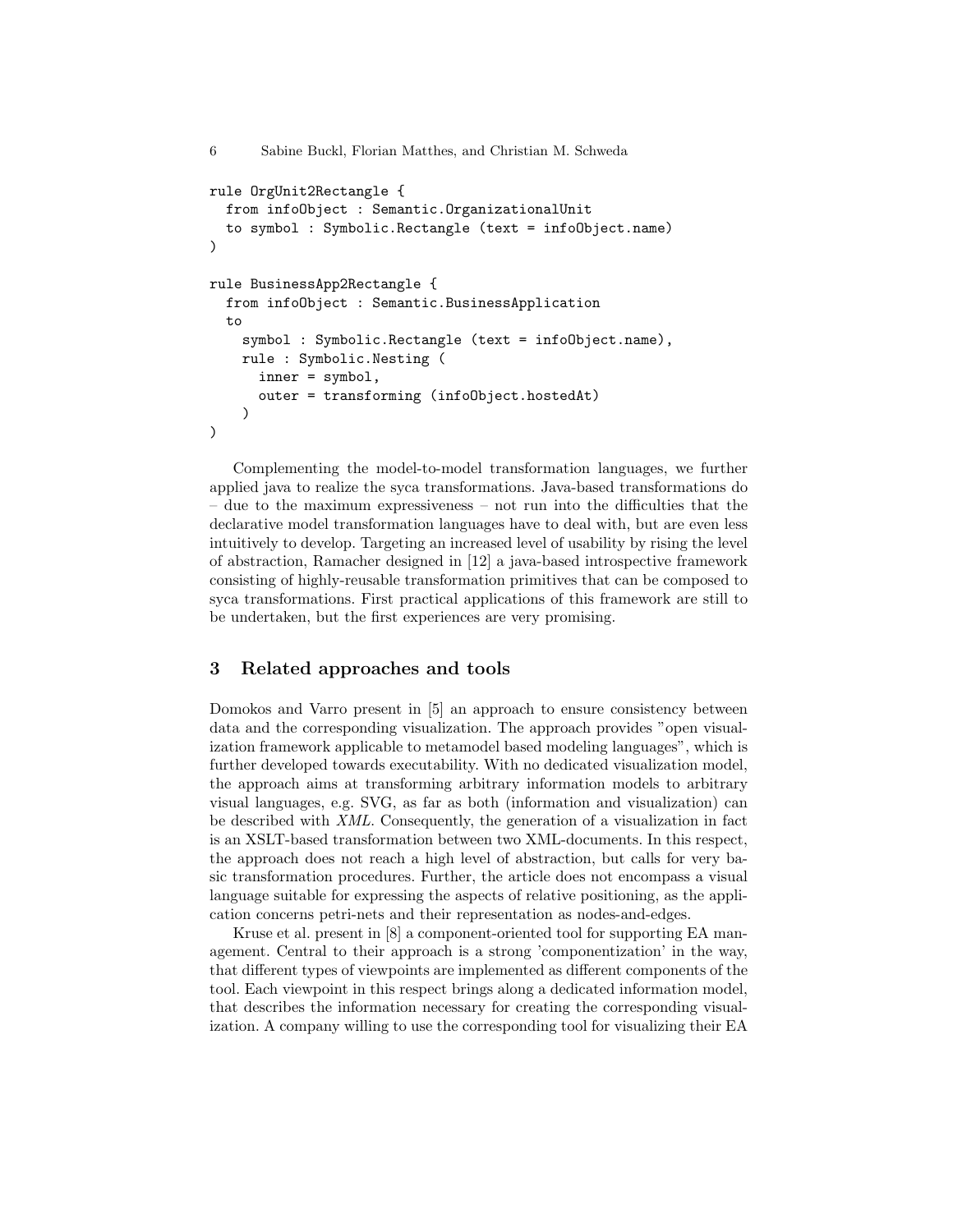or parts thereof, selects the appropriate visualization components and supplies a model-to-model transformation transforming parts of the organization-specific EA information model to the information model associated with a specific viewpoint. Put in other words, the approach of Kruse transforms and projects instances of one information model to instances of a different information model, which conversely is directly fed into a layout and visualization mechanism.

Multiple commercial tools provide support for EA management. Matthes et al. analyzed in [10] nine prominent of these tools, coming to the result that most of the tools fall for two types of visualization-related problems. On the one hand, the process- or methodology-driven tools bring along a fixed EA information model that underlies a set of predefined viewpoints. Visualizations corresponding to these viewpoints can mostly be generated automatically, and may use a rich visual language, including relative positioning of symbols to convey information. On the other hand, metamodel-driven tools can flexibly adapt their information model to the specific needs of the using organization, but are mostly limited to visualizations of the nodes-and-edges type. More complex visualizations, using e.g. relative positioning, have to be programmed in these tools utilizing scripting languages with no visualization- and layout-specific concepts.

# 4 Critical reflection and outlook

This article presented a technique to create visualizations (views) from arbitrary EA descriptions. The generated views thereby are consistent with a previously defined viewpoint and are created using a model-to-model transformation. Complementing the presented technique also a prototypic tool implementing the technique was described. This tool has been used in different practice cases in the past and showed the applicability of the technique on various different organizationspecific EA information models. Different languages were utilized to realize the model-to-model transformation, namely the basic programming language java (cf.  $[12]$ ) as well as the model transformation language ATL (cf.  $[13]$ ). While both languages were sufficient to generate visualizations, they provide a rather low level of abstraction, when it comes to describing architectural viewpoints. More precisely, the complexity of the model transformations expressed in these languages is often beyond the level, that an enterprise architect can cope with.

Increasing the level of abstraction in defining viewpoints and thereby facilitating the creation of end-user defined viewpoints are the challenges to be addressed next. Two different strategies to achieve this can be pursued:

- Rise the level of abstraction in the visualization model, i.e. replace the fine grained visualization rules with more coarse ones. As an example, one could think of a cluster -rule for visualizations like the one in Figure 1.
- Rise the level of abstraction in the transformation language, i.e. provide domain specific concepts for specifying a syca transformation going beyond basic query model- and transform model-concepts.

While both ideas may be useful to achieve the goals, especially the latter one seems more appealing. In consequent continuation of the prefabrics of Ramacher